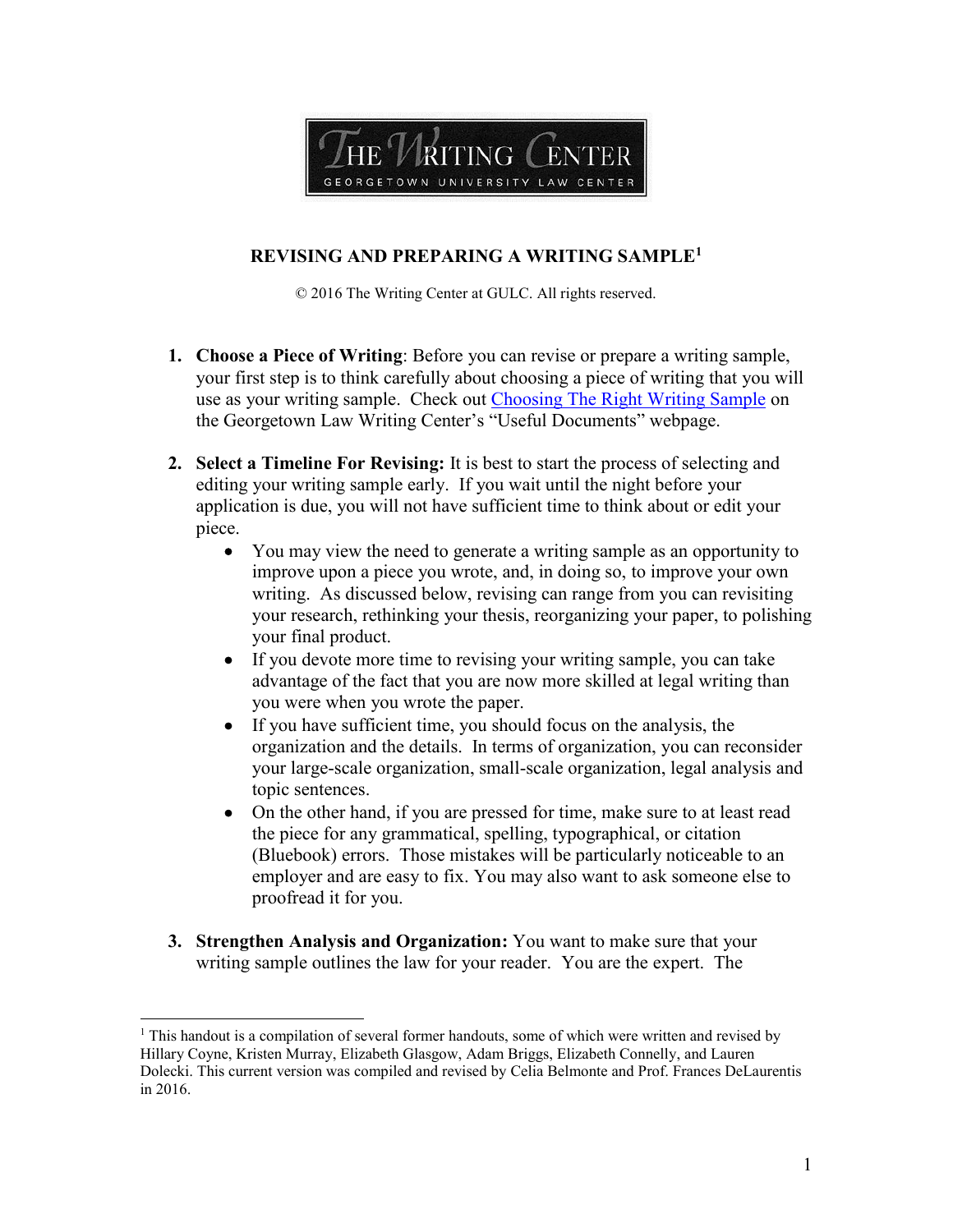prospective employer may know little about the law you discuss in your writing sample; therefore, it is imperative that you clearly outline it for him or her.

- To effectively do so, you should consider using tools such as roadmaps or point headings. Be sure that your analysis then follows that roadmap. For example, if you introduce two topics in your roadmap, your analysis should discuss those topics in the order introduced.
- Additionally, be sure to spell out your analysis for the reader as explicitly as possible. One of the main reasons that employers ask for writing samples is to determine whether students are capable of legal reasoning. Take this opportunity to demonstrate your extensive analytical skills to the prospective employer. Strive to rely on varied forms of legal reasoning such as rule-based, analogical, and policy-based reasoning. Remember that the reader should not have to fill in the blanks to understand how you reached the conclusion that you did.
- One way to check the thoroughness of your analysis is to try to annotate your discussion. Ask yourself if you can identify where you state rules, explain the law if necessary, and apply the law. Can you actually identify the type of legal reasoning you use to apply the law to the facts? As you read, also consider whether there are any gaps in your reasoning or any place where you ask yourself the question "why."
- A method for testing the organization of your analysis is to create a reader-based outline consisting of your topic sentences. You can copy and paste your topic sentences into another document. (Alternatively, you can write a one or two word description of the paragraph based on that topic sentence and compile those short descriptions into an outline.) This reader-based outline simulates how your reader sees your document. By looking at the reader-based document you can identify if your topic sentences fail to guide your reader or identify the substance of your analysis.
- **4. Refine Topic Sentences and Conclusions:** Make efficient use of positions of emphasis or "power positions."
	- Topic sentences and conclusions are in powerful positions (the reader will always be more focused on the first and last sentence of a paragraph) and are tools that a writer can use to easily guide a reader through an entire legal argument.
	- Topic sentences and conclusions that clearly summarize your argument are particularly important for a writing sample reader who may only skim the document and read your topic sentences and conclusions only. Additionally, for a reader who is unfamiliar with the writing sample's subject or the law it covers, topic sentences and mini conclusions help guide the reader.
- **5. Redact:** If you are using a piece of writing that you wrote for a past employer (such as a brief or memo you wrote during a previous job, externship, or internship) as your writing sample, you will most likely have to redact (remove)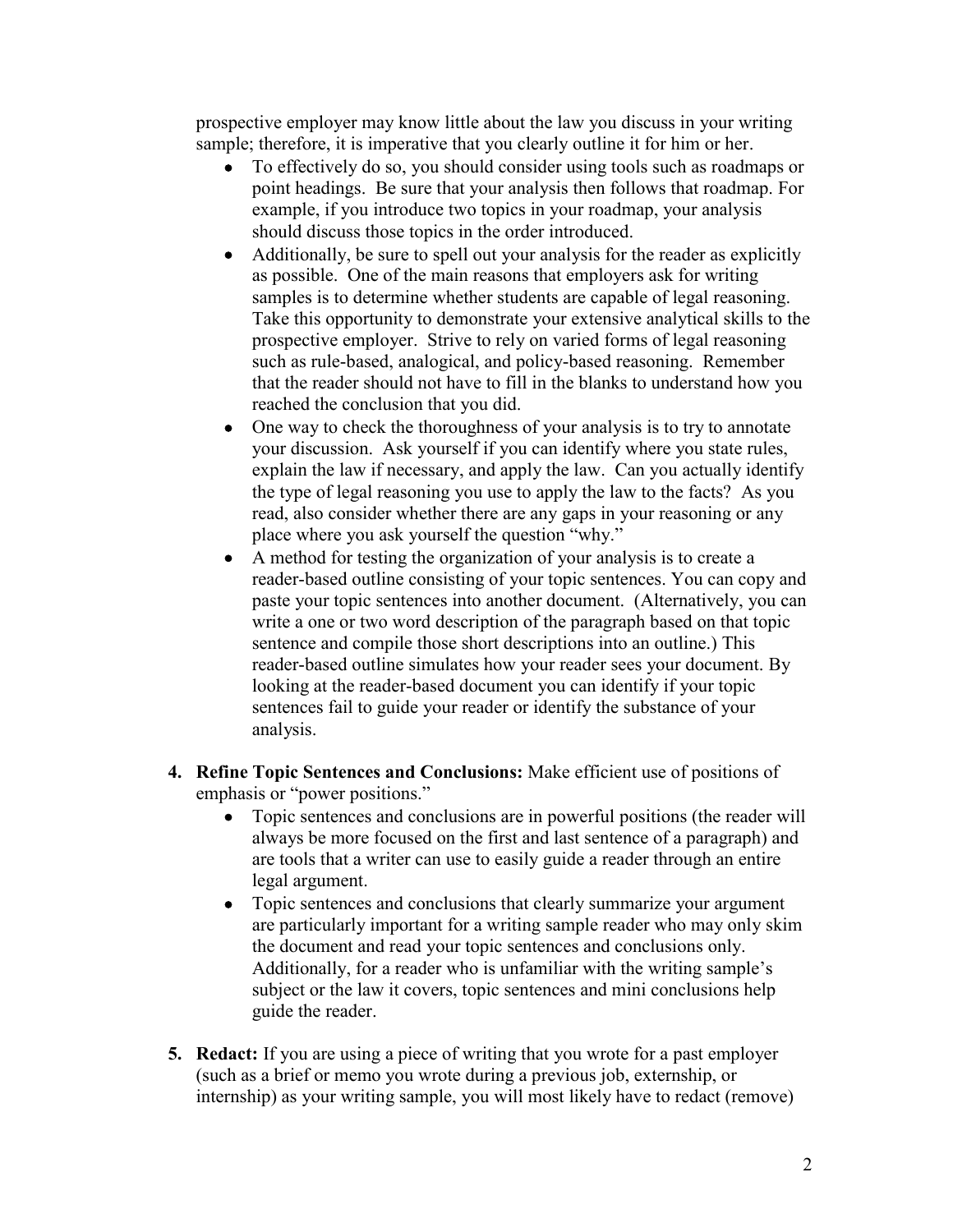certain types of information from the piece as you revise it. To do so, consider following these steps:

- **Contact Past Employer:** First, you will want to contact your past employer and ask for his or her permission to use the piece of writing as your sample writing. You will also need to ask him or her if there is any specific information in the piece that he or she wants you to remove before you begin redacting.
- **Identify What to Redact:** Information that may need to be redacted includes:
	- o Background information relevant to the specific matter or case;
	- o Sensitive information that should not be disclosed to a wide audience;
	- o Your past employer's information (name, office, address, position, etc.); and
	- o Information regarding your past employer's clients (both explicit references, as well as any descriptions that would enable a reader to identify the clients, such as their job titles).
- **Start Redacting:** When redacting, consider the needs of the prospective employer – the person who will read, and need to understand, your redacted writing sample.
	- o Redacting by placing black boxes over the confidential information will be distracting for your reader. Instead, consider replacing sensitive information with fictitious terms such as Mr. Smith, "Plaintiff," Jones, Inc., etc.
	- o If too much of the piece has to be redacted, the essence of your writing could be lost, which would defeat the purpose of the writing sample. If so, you may want to think carefully about whether or not another piece of writing, which does not require any redacting, may be a better writing sample to use.
	- o When you are finished revising and preparing your writing sample, be sure to copy and paste your original word document into a new word document and then save it in PDF format. Doing this will ensure that all metadata (hidden data and personal information) is cleared from the document.
- **Show Redacted Document to Past Employer:** Once you have redacted confidential information from your piece of writing, give your past employer the opportunity to review the redacted document. Ask your past employer if your redacting is to his or her liking. If it is, double check with him or her that you can use the document as your writing sample.
- **Inform Prospective Employer:** If you have received permission from your past employer, you must ensure that the prospective employer knows that certain information has been redacted from your writing sample. To do so, include a statement on your cover page that notes that names and places have been changed. Additionally, state that you have permission to use the document in a prominent location on your cover page.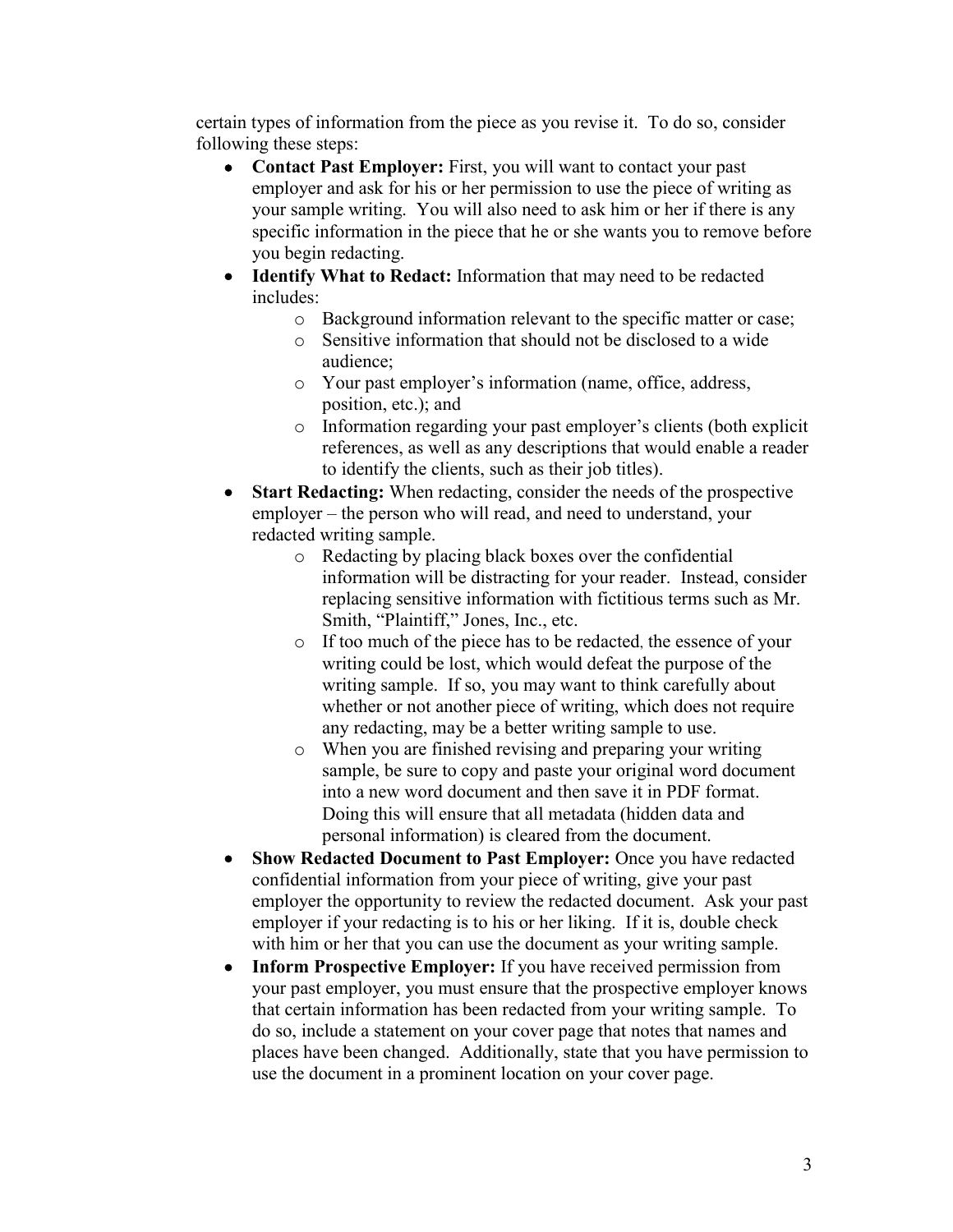- **6. Details and Proofreading:** Be sure that you devote plenty of time to thoroughly proofread your writing sample.
	- Read your document over carefully to see if there are any grammatical, spelling, typographical, or Bluebooking errors. This may take more time than you think. Consider reading the document once for grammatical errors, once for spelling errors, once for typographical errors, and then once again for Blueboking errors.
	- You may be able to catch errors if you read the document out loud or by printing it out and reading it on a piece of paper rather than on your computer screen.
	- Remember, lawyers are picky! If you are applying for a job that draws many applicants, the prospective employer may just scan your writing sample. A grammatical error or spelling mistake will stand out far more than a good case comparison and could prevent you from getting the job. How does the writing sample sound after a thorough read? It is often the little things that count the most, and can make the strongest impression.
	- **Formatting:** Remember to save your document in PDF format to ensure that no unwanted modifications or changes occur to your formatting upon submission.
- **7. Modifications and Cover Page:** You not only want your writing sample to show your reader that you are a strong writer, but you also want to make sure that actually reading your writing sample is an easy experience for your reader. An applicant who follows the prospective employer's formatting instructions and provides the employer with a cover page will stand out. Remember, lawyers are busy people! If you make their lives easier by giving them a nice, neat cover page that thoroughly explains to them what they are reading, they will look favorably at your application. If you do not, they may become frustrated because you forced them to take time out of their busy schedules to figure out what you are writing about.
	- **Modifications:** Be sure to follow any specific instructions that the prospective employer has provided in your application. Additionally, keep the following in mind:
		- o **Modify to Meet Page Limits:** If the prospective employer asks for a 10-page writing sample, but your piece of writing is originally 12 pages, you will need to remove or condense parts of your writing sample to meet the prospective employer's application requirements.
			- *Do not* just cut the last two pages of your 12-page document and submit a writing sample that abruptly ends on the tenth page.
			- There are many options for what you can remove from a piece of writing. Consider removing the Table of Authorities and/or the Table of Contents. If you analyzed two issues, you can remove the weaker of your two issues. If you remove the discussion of one issue, make sure that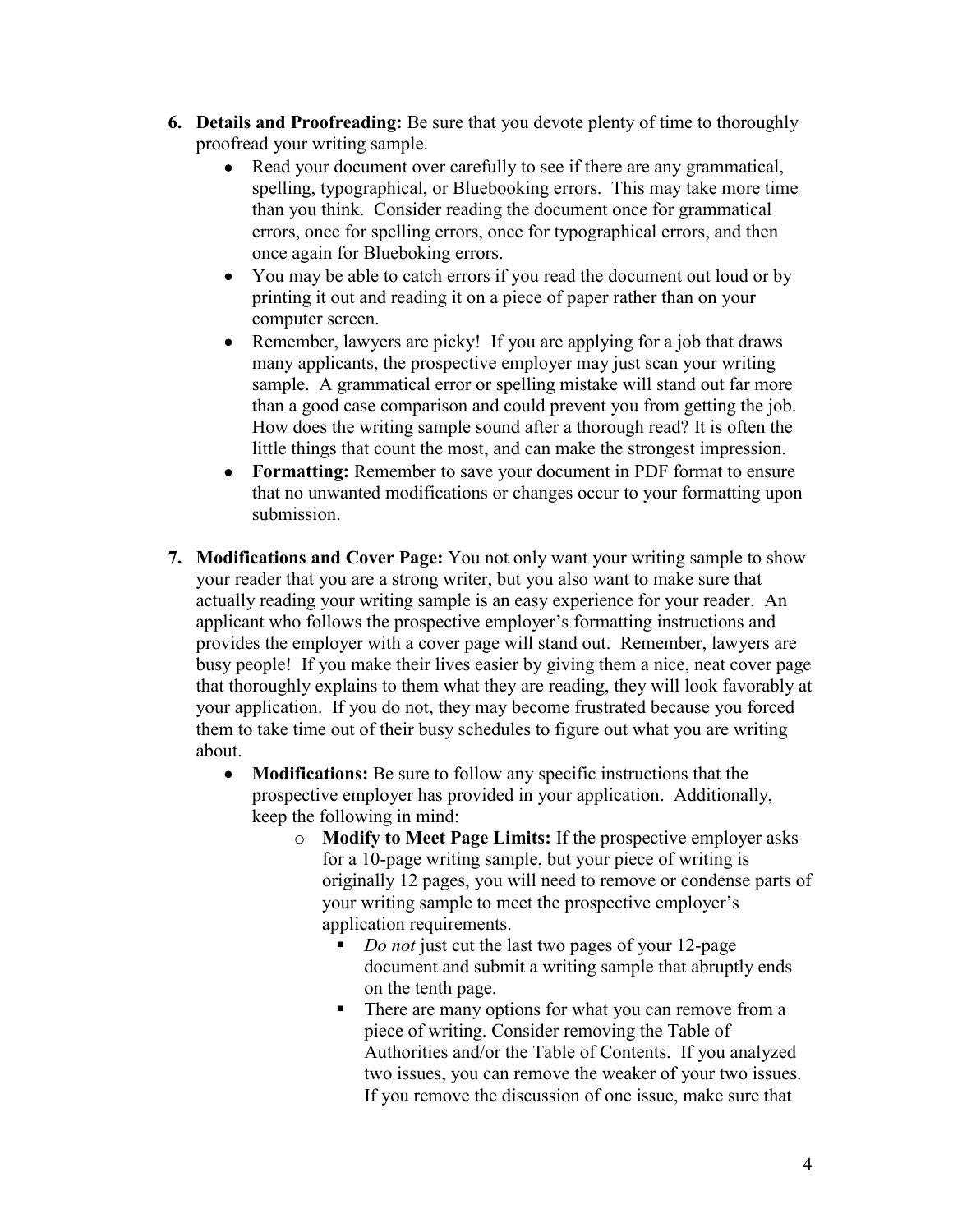you remove the issue statement corresponding to that issue. You can also consider revising the Statement of Facts to address only the facts relevant to the one issue you keep. Alternatively, you may want to remove the Statement of Facts and instead summarize the facts in your cover page.

- **Proofread the document to make sure your revisions did not** create problems that did not exist in the original document. For example, if you decide to cut the first issue, be sure that a legal test, which may be described in the first issue, is moved to the beginning of the second issue that you keep. Additionally, as you revise, you may delete the full citation to a case so that only short citations remains later in the document. If that happens, make sure there is a full citation to that case in your revised document.
- **Cover Page:** A cover page is not the same thing as a cover letter. A cover page is simply a one-page document that becomes the first page of your writing sample. The cover page should include the following key factual information about the writing sample so that the prospective employer understands what he or she is reading:
	- o **Heading:** Your heading should include your name, address, telephone number, and email address. Remember that whatever heading you put on your writing sample should be the same heading (same font, size, color, etc.) that you put on your resume.
	- o **Source:** It is helpful for the reader to know where the piece came from. This may be a Legal Writing/Legal Practice class, an upper level seminar, summer job, or internship. The reader can better evaluate your writing if he or she knows when, for whom, and why the piece was originally written.
	- o **Prompt, Assignment, and Background Information:** Include a short, one-sentence description of the prompt or assignment you were given for the original piece of writing. You may want to include some background information in the cover page if, for example, your professor purposely narrowed the scope of your assignment. You can explain in your cover page that certain legal issues were conceded and are therefore not included in your writing sample. If the piece was submitted as an exam, consider so noting on your cover page.
	- o **Redactions:** Remember, if you are using a writing sample in which you redacted certain confidential information, include a statement on your cover page, which notes that names and places have been changed. State that you have permission from your past employer to use the document in a prominent location on the cover page.
	- o **Note Modifications Made to Meet Page Limit:** After you have modified your writing sample to meet the prospective employer's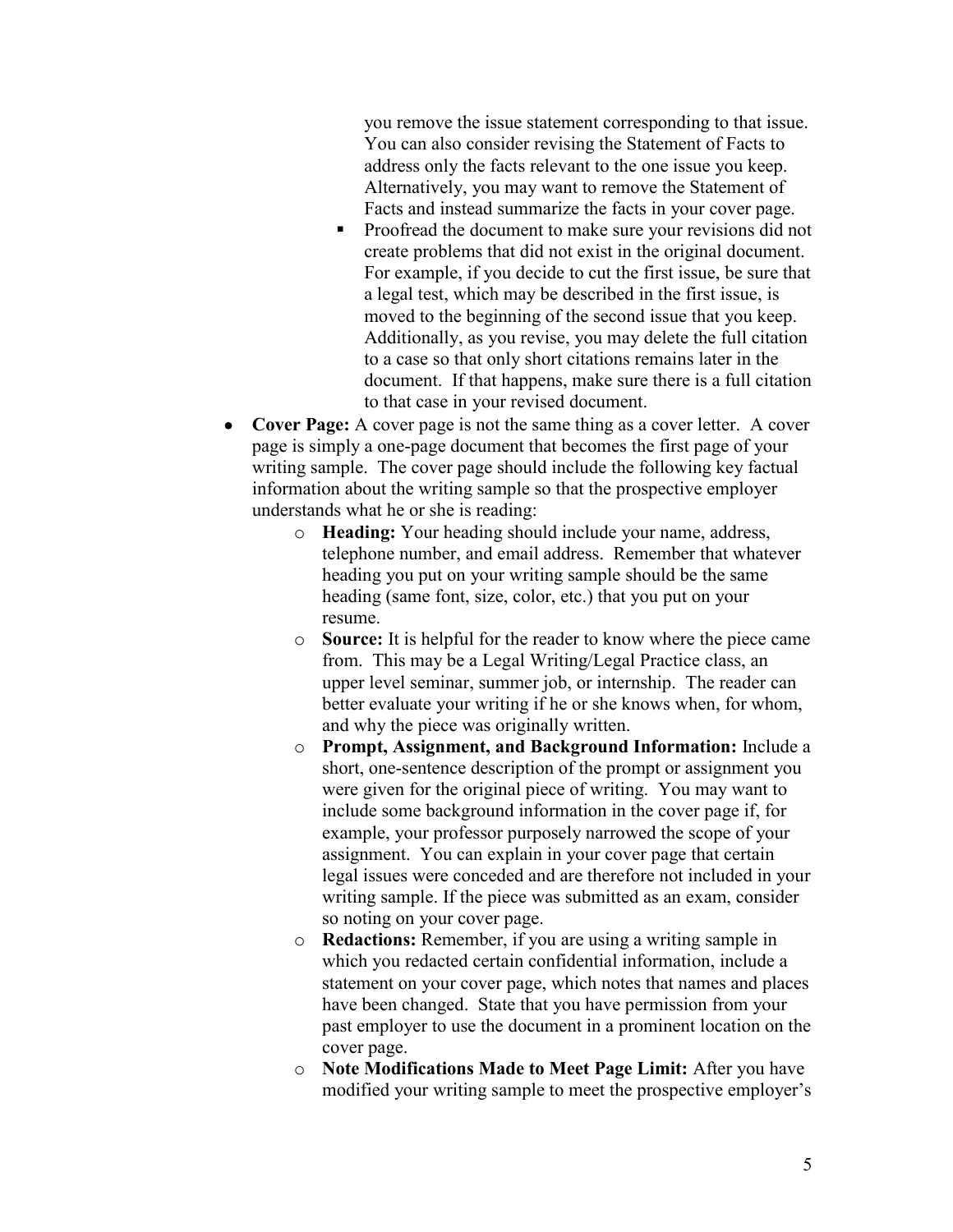page limit, indicate on your cover page what you have removed or condensed in the document.

- o **Honesty:** Be honest in your description. For example, only indicate that the document is unedited by others if that is truly the case.
- o **Sample:** See page 6 for a sample cover page:

## **Jane Doe**

Address: 600 New Jersey Avenue NW• Washington, DC 20001 **Phone**: (012) 345-6789 **Email**: janedoe@law.georgetown.edu

## Writing Sample

The attached writing sample is an appellate brief I drafted this spring for my Legal Practice: Writing and Analysis course. The appellate brief assignment entailed analyzing a fact pattern involving a short, possibly intrusive, police stop of Mr. Tom White and arguing whether White's Fourth Amendment rights were violated.

This 10-page writing sample begins with the "Table of Contents" and does not include the "Table of Authorities" found in the original appellate brief. The "Table of Authorities" has been omitted in this submission to reduce the sample's length.